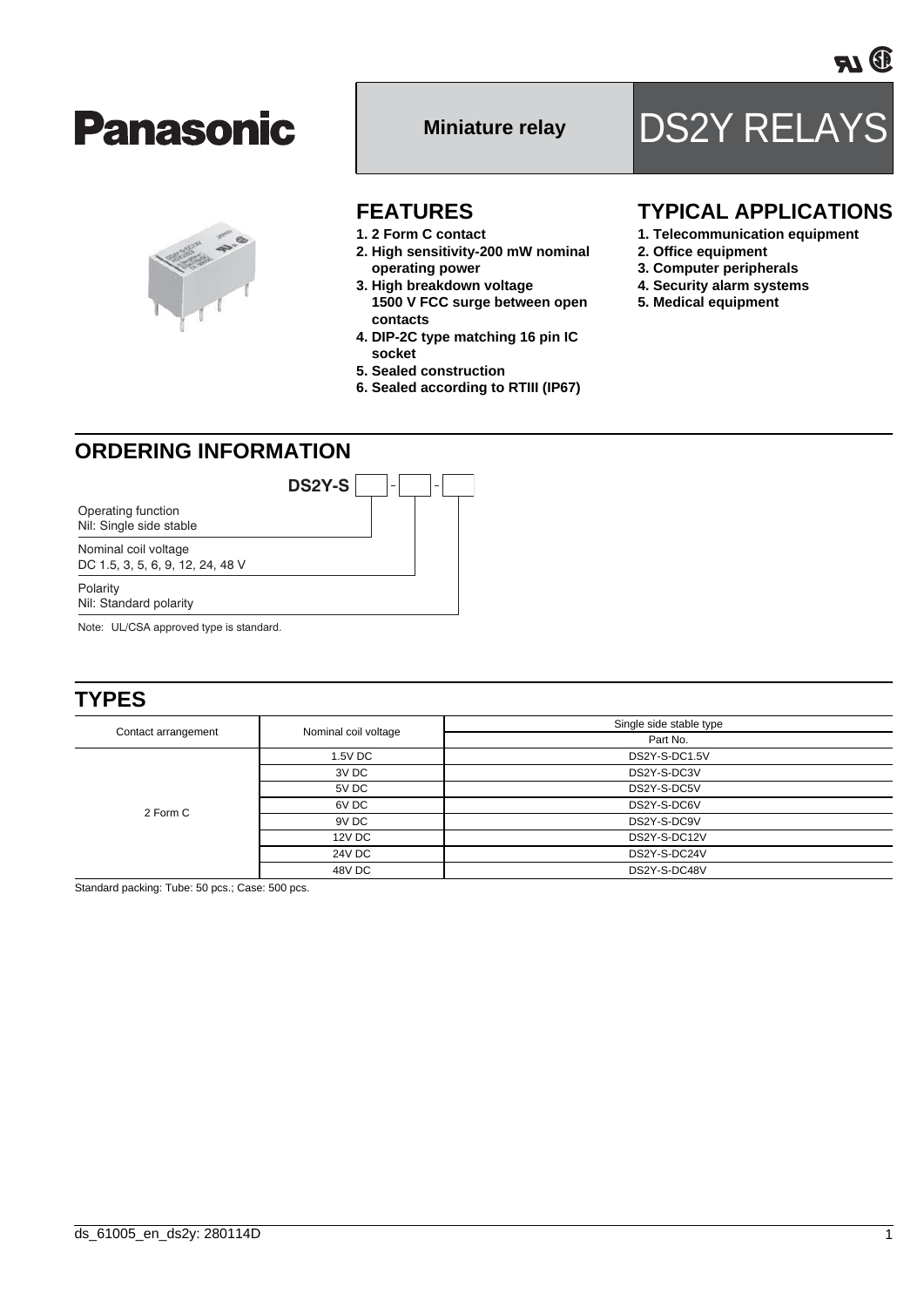## **RATING**

#### 1. Coil data

Single side stable type

|                               | יו לי                                                         |                                                                           |                              |                                                                                                                                                                         |                                                                                                         |                   |                                                   |  |  |
|-------------------------------|---------------------------------------------------------------|---------------------------------------------------------------------------|------------------------------|-------------------------------------------------------------------------------------------------------------------------------------------------------------------------|---------------------------------------------------------------------------------------------------------|-------------------|---------------------------------------------------|--|--|
| Nominal coil<br>voltage       | Pick-up voltage<br>(at 20 $\rm ^{\circ}C$ 68 $\rm ^{\circ}F)$ | Drop-out voltage<br>(at 20 $\mathrm{^{\circ}C}$ 68 $\mathrm{^{\circ}F}$ ) | Nominal operating<br>current |                                                                                                                                                                         | Coil resistance<br>[ $\pm$ 10%] (at 20 $^{\circ}$ C 68 $^{\circ}$ F)                                    | Nominal operating | Max. applied voltage<br>(at $50^{\circ}$ C 122°F) |  |  |
|                               |                                                               |                                                                           |                              | [±10%] (at 20°C 68°F)                                                                                                                                                   |                                                                                                         | power             |                                                   |  |  |
| 1.5V DC                       |                                                               | 10%V or more of<br>nominal voltage<br>(Initial)                           | 132.7mA                      |                                                                                                                                                                         | $11.3\Omega$                                                                                            | 200mW             | 200%V of<br>nominal voltage                       |  |  |
| 3V DC                         |                                                               |                                                                           | 66.7mA                       |                                                                                                                                                                         | $45\Omega$                                                                                              |                   |                                                   |  |  |
| 5V DC                         |                                                               |                                                                           | 40 <sub>m</sub> A            |                                                                                                                                                                         | $125\Omega$                                                                                             |                   |                                                   |  |  |
| 6V <sub>DC</sub>              | 70%V or less of                                               |                                                                           | 33.3mA                       |                                                                                                                                                                         | 180 $\Omega$                                                                                            |                   |                                                   |  |  |
| 9V DC                         | nominal voltage<br>(Initial)                                  |                                                                           | 22.2mA                       |                                                                                                                                                                         | $405\Omega$                                                                                             |                   |                                                   |  |  |
| 12V DC                        |                                                               |                                                                           |                              | 16.7mA                                                                                                                                                                  | 720Ω                                                                                                    |                   |                                                   |  |  |
| <b>24V DC</b>                 |                                                               |                                                                           | 8.3mA                        |                                                                                                                                                                         | $2,880\Omega$                                                                                           |                   |                                                   |  |  |
| 48V DC                        |                                                               |                                                                           | 6.3mA                        |                                                                                                                                                                         | $7,680\Omega$                                                                                           | 300mW             |                                                   |  |  |
| 2. Specifications             |                                                               |                                                                           |                              |                                                                                                                                                                         |                                                                                                         |                   |                                                   |  |  |
| Characteristics               |                                                               | Item                                                                      |                              | Specifications                                                                                                                                                          |                                                                                                         |                   |                                                   |  |  |
|                               | Arrangement                                                   |                                                                           |                              |                                                                                                                                                                         | 2 Form C                                                                                                |                   |                                                   |  |  |
| Contact                       |                                                               | Initial contact resistance, max.                                          |                              |                                                                                                                                                                         | Max. 50 m $\Omega$ (By voltage drop 6 V DC 1A)                                                          |                   |                                                   |  |  |
|                               | Contact material                                              |                                                                           |                              |                                                                                                                                                                         | Ag+Au clad                                                                                              |                   |                                                   |  |  |
|                               | Max. switching power                                          |                                                                           |                              | 60 W, 62.5 VA (resistive load)                                                                                                                                          |                                                                                                         |                   |                                                   |  |  |
|                               |                                                               | Max. switching voltage                                                    |                              |                                                                                                                                                                         | 220 V DC, 250 V AC                                                                                      |                   |                                                   |  |  |
|                               |                                                               | Max. switching current                                                    |                              |                                                                                                                                                                         | 2A                                                                                                      |                   |                                                   |  |  |
| Rating                        |                                                               | Max. carrying current                                                     |                              |                                                                                                                                                                         | 3A                                                                                                      |                   |                                                   |  |  |
|                               |                                                               | Minimum operating power                                                   |                              |                                                                                                                                                                         | Approx. 98 mW (147 mW: 48 V)                                                                            |                   |                                                   |  |  |
|                               | Nominal operating power                                       |                                                                           |                              | Approx. 200 mW (300 mW: 48 V)                                                                                                                                           |                                                                                                         |                   |                                                   |  |  |
|                               |                                                               | Insulation resistance (Initial)                                           |                              |                                                                                                                                                                         | Min. 100 $M\Omega$ (at 500V DC)<br>Measurement at same location as "Initial breakdown voltage" section. |                   |                                                   |  |  |
|                               |                                                               | Between open contacts                                                     |                              | 750 Vrms for 1min. (Detection current: 10mA.)                                                                                                                           |                                                                                                         |                   |                                                   |  |  |
|                               | Breakdown voltage                                             | Between contact sets                                                      |                              | 1,000 Vrms for 1min. (Detection current: 10mA.)                                                                                                                         |                                                                                                         |                   |                                                   |  |  |
| Electrical<br>characteristics | (Initial)                                                     | Between contact and coil                                                  |                              |                                                                                                                                                                         | 1,000 Vrms for 1 min. (Detection current: 10 mA.)                                                       |                   |                                                   |  |  |
|                               | and coil                                                      | FCC surge breakdown voltage between contacts                              |                              |                                                                                                                                                                         | 1.500 V                                                                                                 |                   |                                                   |  |  |
|                               |                                                               | Temperature rise (at 20°C 68°F)                                           |                              |                                                                                                                                                                         | Max. 65°C with nominal coil voltage across coil and at nominal switching capacity                       |                   |                                                   |  |  |
|                               | Operate time [Set time] (at 20°C 68°F)                        |                                                                           |                              | Approx. 4 ms [approx. 3 ms]<br>(Nominal coil voltage applied to the coil, excluding contact bounce time.)                                                               |                                                                                                         |                   |                                                   |  |  |
|                               | Release time [Reset time] (at 20°C 68°F)                      |                                                                           |                              | Approx. 3 ms [approx. 3 ms]<br>(Nominal coil voltage applied to the coil, excluding contact bounce time.) (without diode)                                               |                                                                                                         |                   |                                                   |  |  |
| Mechanical<br>characteristics |                                                               | Functional                                                                |                              | Min. 490 m/s <sup>2</sup> (Half-wave pulse of sine wave: 11 ms; detection time: 10us.)                                                                                  |                                                                                                         |                   |                                                   |  |  |
|                               | Shock resistance                                              | Destructive                                                               |                              | Min. 980 m/s <sup>2</sup> (Half-wave pulse of sine wave: 6 ms.)                                                                                                         |                                                                                                         |                   |                                                   |  |  |
|                               |                                                               | Functional                                                                |                              | 10 to 55 Hz at double amplitude of 3.3 mm (Detection time: 10µs.)                                                                                                       |                                                                                                         |                   |                                                   |  |  |
|                               | Vibration resistance                                          | Destructive                                                               |                              |                                                                                                                                                                         | 10 to 55 Hz at double amplitude of 5 mm                                                                 |                   |                                                   |  |  |
| <b>Expected life</b>          | Mechanical                                                    |                                                                           |                              | Min. 10 <sup>8</sup>                                                                                                                                                    |                                                                                                         |                   |                                                   |  |  |
|                               | Electrical                                                    |                                                                           |                              | $5\times10^{5}$ (1 A 30 V DC), 10 <sup>5</sup> (2 A 30 V DC)                                                                                                            |                                                                                                         |                   |                                                   |  |  |
| Conditions                    | Conditions for operation, transport and storage*              |                                                                           |                              | Ambient temperature: $-40^{\circ}$ C to $+70^{\circ}$ C $-40^{\circ}$ F to $+158^{\circ}$ F<br>Humidity: 5 to 85% R.H. (Not freezing and condensing at low temperature) |                                                                                                         |                   |                                                   |  |  |
|                               | Max. operating speed (at rated load)                          |                                                                           |                              | 60 times/min.                                                                                                                                                           |                                                                                                         |                   |                                                   |  |  |
| Unit weight                   |                                                               |                                                                           |                              | Approx. 4g. 14oz                                                                                                                                                        |                                                                                                         |                   |                                                   |  |  |

\* Refer to "6. Usage, Storage and Transport Conditions" in [AMBIENT ENVIRONMENT section in Relay Technical Information](http://www.panasonic-electric-works.com/peweu/en/downloads/ds_x61_en_relay_technical_information.pdf).